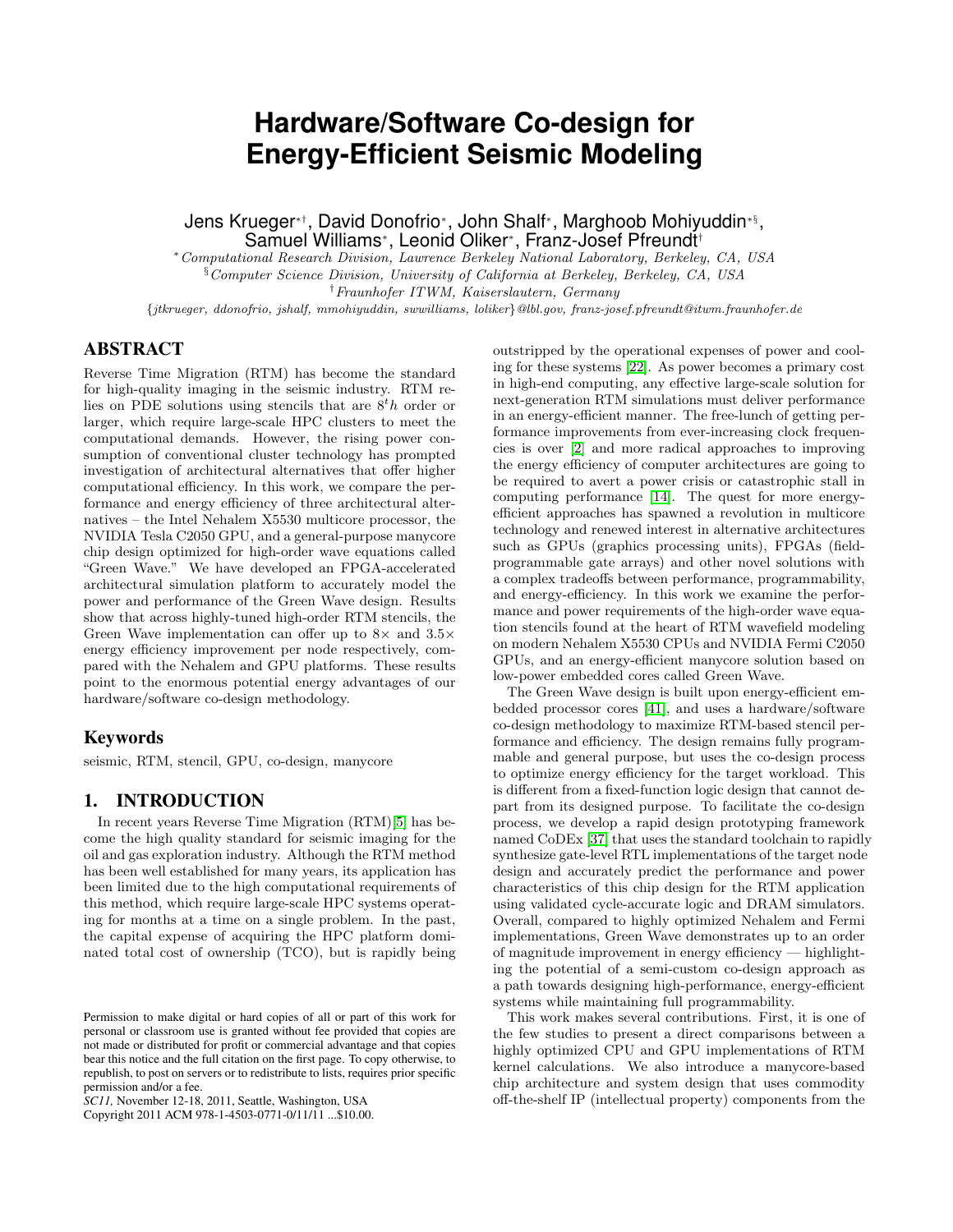

<span id="page-1-0"></span>Figure 1: RTM Problem Decomposition and Stencils (a) generic decomposition, (b) streaming planes, (c) multibuffering, (d) wave equation stencil in which black represents the Laplacian Stencil and gray represents the time derivative.

embedded space thereby reducing the cost and risk of producing such an ASIC (application-specific integrated circuit). Additionally, we demonstrate how a hardware/software co-design process that uses cycle-accurate FPGA hardware emulation can iteratively optimize the design for RTM-stencil calculation requirements. Finally, we demonstrate that a co-design process can create a fully-programmable generalpurpose design, while offering an order of magnitude better energy efficiency than conventional approaches for the target application. This design process holds promise as a novel approach for creating computationally efficient systems to tackle a wide variety of demanding numerical problems, and reduces the cost and schedule risks of designing a full-custom machine architecture. Overall, our system design enables the seismic industry to take the next step in large-scale high quality survey processing and leads the way towards interactive seismic modeling on mobile platforms.

## <span id="page-1-2"></span>2. OVERVIEW AND RELATED WORK

In numerous seismological applications it is necessary to create a subsurface reflectivity image to perform various analyses of the Earth's interior including crust development and exploration for hydrocarbons or minerals. This process entails collecting seismic data of the area via an energy source, such as explosion, that generates acoustic waves which are reflected by impedance contrasts of rock layers. Each of these "shots" has an array of receivers that listen to reflection for several seconds, followed by the shot movement in equidistant offsets until the area of interest is covered. To effectively translate this process into a quality image, a sophisticated seismic processing workflow has been developed involving several iterative steps including data acquisition and preprocessing, velocity modeling, wavefield migration and imaging [\[47\]](#page-11-2). In this work we employ a hardware/software co-design process focused on reducing the overhead of the seismic wavefield migration phase the most computational-intensive component of this workflow methodology. This phase is used to correct mispositioned reflectors by cross-correlating the source and receiver wavefield to the desired subsurface image.

## 2.1 Reverse Time Migration

The RTM algorithm is composed of three main steps. In the first, the source wavefield is propagated forward in time starting from a synthetic simulated source signal at time zero. Next, the receiver wavefield is computed by propagating the receiver data backwards in time. Finally, the imaging

condition cross-correlates the source and receiver wavefield to create the final subsurface image. Our study focuses on the wavefield propagation kernel in the first two steps and requires most of the overall RTM computation time. Specifically, the kernel consumes more than 90% of execution time during the forward propagation step based on benchmark timings of current optimized RTM implementations [\[1\]](#page-10-4).

Recent advances in computer architecture have allowed this numerically intensive technique to be utilized in production seismic computing. However, its large computational demands result in extremely slow processing or limited, low-resolution seismic analysis on large-scale systems. It is therefore critical to improve the performance and energy efficiency of these techniques for next generation processing.

The simulation of the wavefield propagation is performed most commonly with an approximation of the wave equation represented, where  $c$  is the velocity function,  $u$  is the pressure function at point  $(x, y, z) \in \mathbb{R}^3$ :  $\left(\Delta - \frac{1}{c^2} \frac{\partial^2}{\partial t^2}\right) u = 0$ .

The approximation to this equation can be derived using either implicit or explicit techniques. The former leads to large linear systems that can leverage large-scale parallel solvers such as PETSc [\[3\]](#page-10-5) but can suffer from scalability limitations at high concurrency. The explicit approach, examined here, computes the next timestep of the wavefield propagation via a "stencil" update for each point using fixed timesteps. Note that 32-bit values are standard across the seismic industry, provide sufficient accuracy to receive high quality imaging results, and are used throughout our study. Even lower bit widths have been considered to further increase performance of FPGA-based solutions [\[16\]](#page-10-6).

#### <span id="page-1-1"></span>2.2 Higher Order Stencils

Stencil computations are used in a broad range of scientific applications involving finite-differencing methods to solve partial differential equations (PDEs) on regular grids. At each point, a nearest-neighbor computation (stencil) is performed, where the value is updated with weighted contributions from a subset of points neighboring in time and space. The stencil "order" is a theoretical bound on the rate at which error decreases relative to increased resolution of pressure field derivation approximation. Here, we also refer to order as the most distant stencil calculations point. Thus, high-order stencils typically generate large working sets.

Figure [1](#page-1-0) shows an example of an RTM decomposition and stencil computational structure. Figure [1\(](#page-1-0)a) depicts the large grid associated with each process. Figure [1\(](#page-1-0)b) and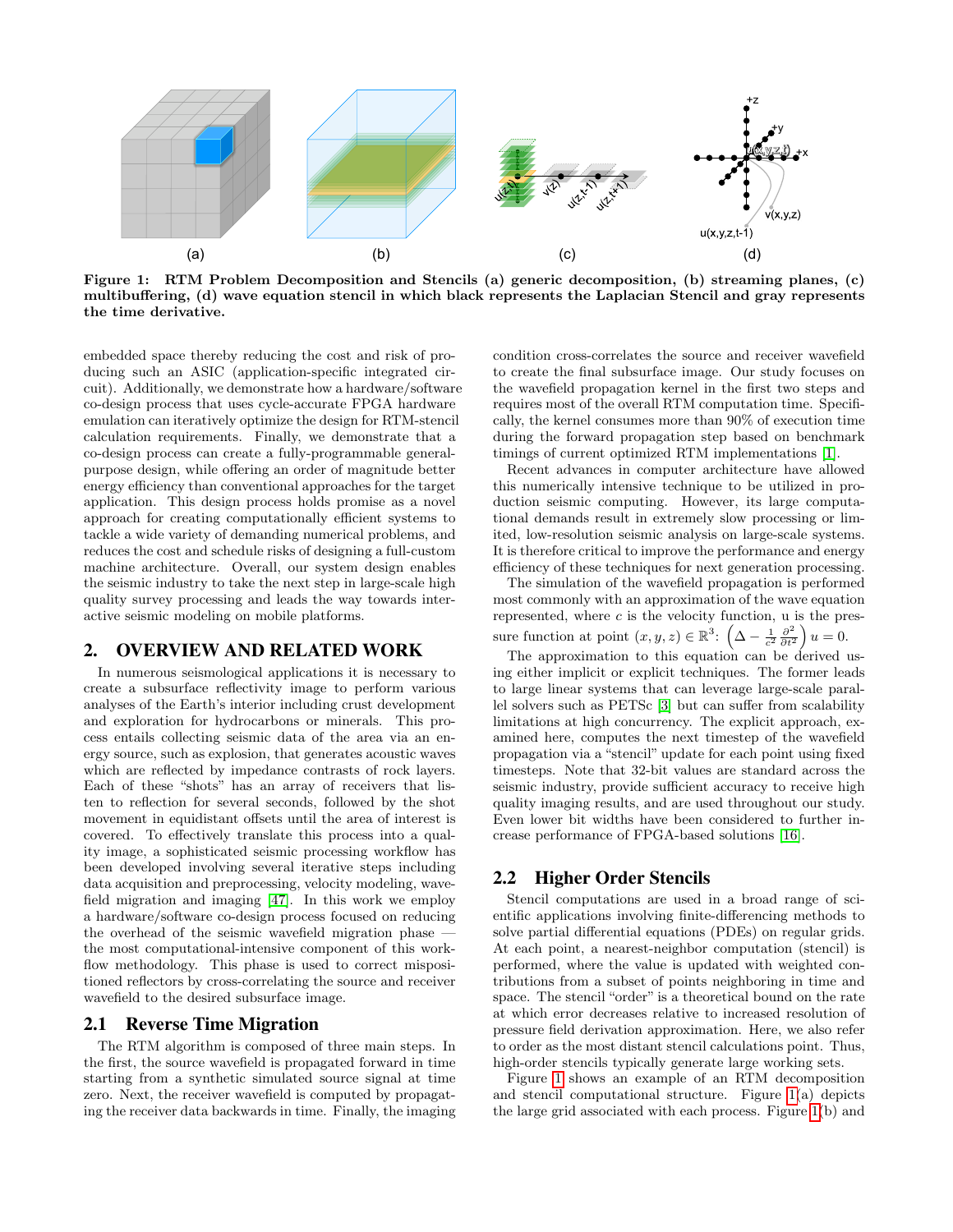| <b>Wave Equation</b>                                          | 8 <sup>th</sup> | $12^{th}$       |
|---------------------------------------------------------------|-----------------|-----------------|
| Points in Laplacian component                                 | 25              | 37              |
| Points in time derivative component                           | $\overline{2}$  | $\overline{2}$  |
| Velocity component                                            | 1               | 1               |
| Total points accessed per<br>wave equation stencil            | 27              | 39              |
| Floating-point operations (flops)                             | $26$ add,       | $38$ add,       |
| per wave equation stencil                                     | 7 mul           | $9 \text{ mul}$ |
| Compulsory DRAM Bytes per Stencil                             | 16.2            | 16.3            |
| Typical Bytes per stencil<br>$(5123$ with 256 KB local store) | 17.6            | 18.3            |
| Grid Volume $(512^3)$                                         | 2.1 GB          | $2.1$ GB        |
| Ghost Zone Volume $(512^3)$                                   | 24.4 MB         | 36.9 MB         |

#### <span id="page-2-0"></span>Table 1: Characteristics of isotropic  $8^{th}$  and  $12^{th}$ order wave equations. Both the Laplacian and time derivatives share a common point, reducing the total number of points per wave equation stencil by one.

(c) visualize optimization techniques detailed in Section [5.](#page-6-0) As discussed, the wave equation is comprised of a Laplacian stencil and a time derivative. Figure [1\(](#page-1-0)d) visualizes a  $8^{th}$ -order Laplacian stencil (in black) and a  $2^{nd}$ -order time derivative (in gray). The Laplacian component requires accessing 25 points and performing a linear combination using 5 weights (one for each of the four equidistant sextuplets of grid points and one for the center). Thus, the Laplacian performs 5 floating-point multiplies and 24 floating-point additions. The wave equation's time derivative requires accessing not only the spatial grid point at the current and previous time steps, but also the medium's velocity at that point. When the Laplacian and time derivative are combined, we see the complexity of the inhomogeneous isotropic wave equation's stencil. Higher order Laplacian stencils (e.g.  $12^{th}$ -order) will access neighboring points further from the center and induce a corresponding increase in computation.

Table [1](#page-2-0) details the computational and bandwidth characteristics of the two wave equation implementations,  $8^{th}$ and  $12^{th}$  order. A  $512^3$  problem size per node was selected for the cross-comparison between architectures because it presents the best performance on the CPU and GPU and it fully occupies the GPU on-board memory. In this paper we focus on the forward propagating component of RTM, which provides an accurate characterization of the computational requirements of the seismic processing application [\[1\]](#page-10-4).

### <span id="page-2-1"></span>2.3 Survey Analysis Resource Requirements

The computational resource decisions of seismic survey analysis are based on today's largest 3D marine seismic studies combined with fine grained resolutions, which result in an upper boundary for migration parameters that have to be handled by the system. The enormous financial expenses of data collection alone makes it mandatory to cover as much area as possible with a single survey. Additionally, new numerical methods offer advances in image fidelity at the cost of increased computational overhead. Thus, there is strong motivation to accelerate processing rates and image quality without increasing power costs, lest the increased energy consumption negate the potential cost savings.

Consider a modern survey size of 30km in streamline  $(x)$ , 20km in crossline  $(y)$  and 10km in depth  $(z)$ . To conduct this analysis, an exploration ship tows 10 streamer lanes with 1000 receivers (e.g. microphones) each. All receivers have a time sampling interval of 1ms and listen a total of 12 seconds to reflections from the subsurface. Thus, 12,000 timesteps have to be processed in order to receive the wavefield for the next timestep. With shot offsets of  $50m \times 100m$ ,  $120,000$ shots are necessary to cover the survey area. The calculation is proceeded on a space grid of 5m in all dimension. With these space sampling intervals a total shot volume of  $4000\times4000\times2000$  points has to be processed for each shot for all timesteps (rounded up to  $4096\times4096\times2048$  to ease binary handling). On current systems, it takes months to process the sheer scale of such a survey.

Given these requirements we now examine the most time intensive components of RTM: forward and backward RTM wavefield modeling. For the given survey size to reach a computational time of a week, it would require the largest supercomputer in the world containing more than 1M cores and consuming at least 38 MW of power. However, the energy cost alone of operating such a large system is likely prohibitive, as even inexpensive power (7 cents/kwh) translates to approximately \$1M/year per megawatt for a total of \$38M dollars per year. The goal of this project is therefore to demonstrate that using an HPC platform tailored to the requirements of the RTM computation, can enable a one week turn around for seismic image processing with an order of magnitude improvement in the power requirements. This kind of energy efficiency would enable the unprecedented potential of interactive processing, resulting in a transformation improvement in the seismic processing workflow.

## 2.4 Related Work

There have been numerous studies examining architectural performance on seismic algorithms [\[8,](#page-10-7) [25,](#page-10-8) [33\]](#page-11-3). Techniques to accelerate these methods have also been explored on FPGA platforms [\[12,](#page-10-9) [17,](#page-10-10) [31\]](#page-11-4). Recently, researchers have evaluated optimization schemes on GPUs [\[15,](#page-10-11) [26\]](#page-10-12). Various approaches have also been examined to address the bandwidth limitations of seismic migration codes [\[13,](#page-10-13) [40,](#page-11-5) [43\]](#page-11-6).

Reorganizing stencil calculations to take full advantage of memory hierarchies has been the subject of much investigation over the years. These have principally focused on tiling optimizations [\[9,](#page-10-14) [10,](#page-10-15) [24,](#page-10-16) [35,](#page-11-7) [36\]](#page-11-8) that attempt to reorganize stencil calculations to exploit locality and reduce capacity misses; such optimizations are effective when the problem size is larger than the cache's ability to exploit temporal locality. Additionally, investigations have explore the potential of local-store based processor technologies on stencil simulations [\[46\]](#page-11-9) as much of the memory traffic could effectively be hidden via scratchpad double buffering. We have also recently studied the impact of co-tuning strategies in which traditional architecture space exploration is tightly coupled with software auto-tuning for delivering substantial improvements in area and energy efficiency [\[30\]](#page-11-10). Recent work in architectural specialization include the Anton molecular dynamics platform that achieved two orders magnitude improvement over existing supercomputing systems at a fraction of the power requirements [\[38\]](#page-11-11). Finally, our group has conducted a detailed exploration of Green Flash, a manycore processor design for high-performance systems based on embedded computing low-power architectures, specifically targeted for ultra-high resolution climate simulations [\[11,](#page-10-17) [45\]](#page-11-12). Green Wave and Green Flash are different parameterizations of the same 128-core, local store augmented architecture. Specifically, Green Flash used a generic memory subsystem capable of 50GB/s (rather than quad-channel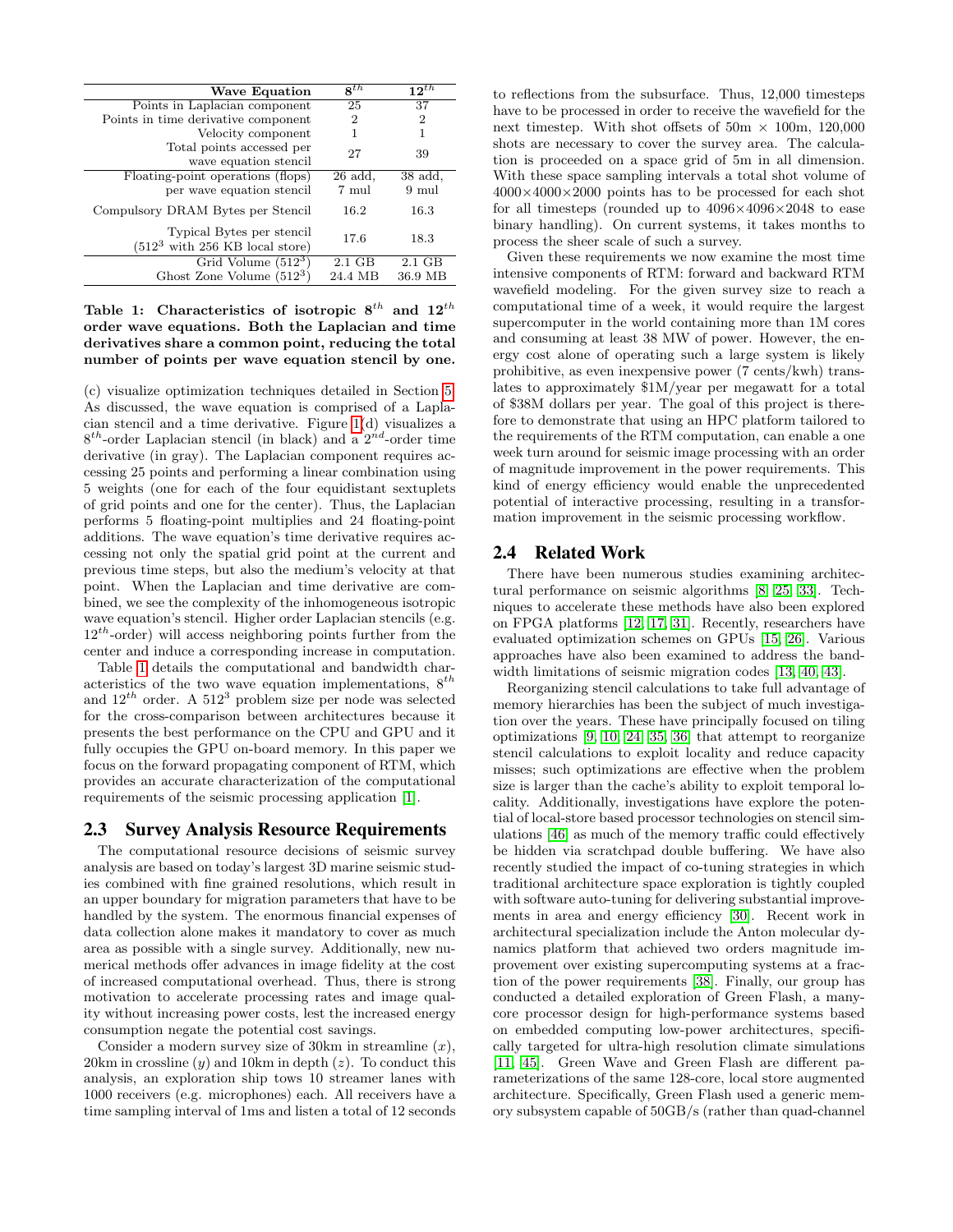DDR3), used 128KB local stores (instead of 256KB), used scalar XTensa cores (instead of VLIW XTensa), and lacked any instruction extensions for address calculations. In this work, the methodology of coupling applications, algorithms, and hardware is applied in the context of seismic modeling and produces the Green Wave design.

## 3. EVALUATED PLATFORMS

In this section we detail the hardware architecture evaluated in our study. To ensure a fair comparison, we include among the most modern CPUs (Intel's Xeon E5530 Nehalem) and GPUs (NVIDIA's Tesla C2050), and examine highly optimized wave equation implementations on each platform. Performance and energy efficiency is compared against Green Wave: our manycore design that trades high peak flop rates for vastly increased on-chip capacity to maximize on-chip locality. Key features of the three architectural approaches as shown in Table [2.](#page-3-0)

#### 3.1 Intel Xeon X5530 (Nehalem)

The Intel "Nehalem" X5530 CPU is the built on Intel's "Core" architecture. The architecture, reminiscent of AMD's Opteron processors, integrates memory controllers on-chip and implements a QuickPath Interconnect (QPI) inter-chip network similar to AMD's HyperTransport (HT). QPI provides access to remote memory controllers and I/O devices, while also maintaining cache coherency. Although Nehalem offers two-way simultaneous multithreading (SMT) and TurboMode, both were disabled on our test machines.

The evaluated system is a dual-socket, quad-core 2.40 GHz Xeon X5530 with a total of 16 hardware thread contexts. Each core has a private 32 KB L1 and a 256 KB L2 cache, and each socket instantiates a shared 8 MB L3 cache. Each socket integrates three DDR3 memory controllers operating at 1066 MHz, providing a theoretical DRAM pin bandwidth of 25.6 GB/s to each socket. However, in practice bandwidth is often less than 19 GB/s.

## 3.2 Fermi

GPUs have recently gained adoption in many non-graphics related fields, including seismic computing through NVIDIA's Compute Unified Device Architecture (CUDA) programming model. GPUs simultaneously execute many threads per core, hiding latency by switching between numerous concurrent threads. Threads are grouped into programmer-defined thread blocks, where threads within a thread block can synchronize and communicate via shared memory.

In this paper we examine NVIDIA's Fermi-based Tesla C2050, a high performance computing (HPC) oriented GPU. The C2050 consists of 14 Streaming Multiprocessors (SMs), 768 KB of L2 cache, and 3 GB of GDDR5 global memory. Each SM consists of 32 cores operating at 1.15 GHz, 32K 32 bit registers, and 64 KB of memory that can be configured in a 1:3 ratio as either shared memory or L1 cache. Aggregate shared memory (local store) bandwidth across the C2050 GPU is 1.03 TB/s, whereas global memory theoretical bandwidth is 144 GB/s and is accessible by all threads as well as host CPU. In our experiments we use the GPU with ECC (error correction code) enabled, which somewhat reduces global memory bandwidth. The L2 cache is coherent across all SMs, whereas L1 caches are not. Since GPUs are accelerator cards they communicate through interconnects like PCIExpress and incur the respective host transfer

| Core                     | Intel                 | <b>NVIDIA</b>         | <b>Tensilica</b>      |
|--------------------------|-----------------------|-----------------------|-----------------------|
| Architecture             | Nehalem               | <b>GF100</b>          | LX2                   |
|                          | superscalar           | dual-warp             | VLIW                  |
| Type                     | out-of-order          | in-order              | in-order              |
|                          | SIMD                  | SIMT                  | custom                |
| Clock (GHz)              | 2.40                  | 1.15                  | 1.00                  |
| $SP$ GFlop/s             | 19.2                  | 73.6                  | 2.00                  |
| $L1$ Data $\$            | 32 KB                 | 16 KB                 | 8 KB                  |
| $L2$ Data $\frac{s}{LS}$ | 256 KB                | 48 KB                 | 256 KB                |
| SMP                      | Xeon E5530            | Tesla C2050           | Green                 |
| Architecture             | (Gainestown)          | (Fermi)               | Wave                  |
| Threads/core             | $\overline{2}$        | $48 \; (max)$         | 1                     |
| Cores/socket             | 4                     | $14^{\dagger}$        | 128                   |
| Sockets/SMP              | $\overline{2}$        | 1                     | 1                     |
| Shared Last \$           | 8 MB/socket           | 768 KB                |                       |
| memory<br>parallelism    | HW prefetch           | Multithreading        | DMA                   |
| On-chip RAM              | 18.3 MB               | 3.4 MB                | 32 MB                 |
| DRAM Pin GB/s            | 51.2                  | $144$ (no ecc)        | 51.2                  |
| $SP$ GFlop/s             | 153.6                 | 1030.4                | 256                   |
| Power under              | 298W                  | 390W (System)         | $66W^{\ddagger}$      |
| RTM load                 |                       | 214W (GPU-only)       |                       |
| Die Area                 | $263$ mm <sup>2</sup> | $576$ mm <sup>2</sup> | $294$ mm <sup>2</sup> |
| Process                  | 45nm                  | 40 <sub>nm</sub>      | 45nm                  |

<span id="page-3-0"></span>Table 2: Details of the evaluated architectures. †We call each shared multiprocessor on a GPU a "core". All bandwidths and flop rates are peak theoretical. ‡All power is measured using an inline meter except Green Wave which is derived via modeling tools.

time. The grid sizes in all our experiments were sufficiently small that they fit in the 3GB of GPU memory. As such, the limited PCIe bandwidth is amortized by the relatively small ghost zone exchanges.

#### 3.3 Green Wave Architecture

The Green Wave architecture is optimized for energy efficiency (sustained flops per Watt) for stencil-based codes. Our approach is motivated by the stagnation of CPU clock rates, which is driving future performance to be extracted from explicit parallelism. In combination with the increasing cost of data movement, large arrays of simple, low-power cores are set to offer the best performance per Watt and greatest scalability [\[2\]](#page-10-2). Additionally, it is generally agreed that application specificity offers greater efficiency. Thus the goal of our application-driven co-design Green Wave approach, is to enable full programmability while allowing greater computational efficiency than general-purpose processors and even GPUs by offering custom ISA extensions, and optimally sizing software managed memories and the on-chip network interconnect. This semi-custom design approach offers the advantage of serving the needs of a broad variety of scientific codes in contrast to full custom designs.

The lowest-level building blocks of the Green Wave design are pre-verified IP components from the embedded space. We then layer novel processor extensions and communication services for greater performance and efficiency. This approach minimizes the amount of design custom logic, which in turn reduces verification costs and design uncertainty. Extensive exploration of our Green Flash climate-simulation design have shown this to be an effective approach [\[11,](#page-10-17) [45\]](#page-11-12).

Our hardware architecture is built upon the highly energyefficient Tensilica LX2 core [\[41\]](#page-11-0), a single-issue in-order instruction processor combined with a floating point unit that can be customized in several dimensions. Tensilica's Xtensa Processor Generator (XPG) toolchain enables rapid prototyping of custom microprocessor cores. We assume a 45nm chip lithography technology to be consistent with the tech-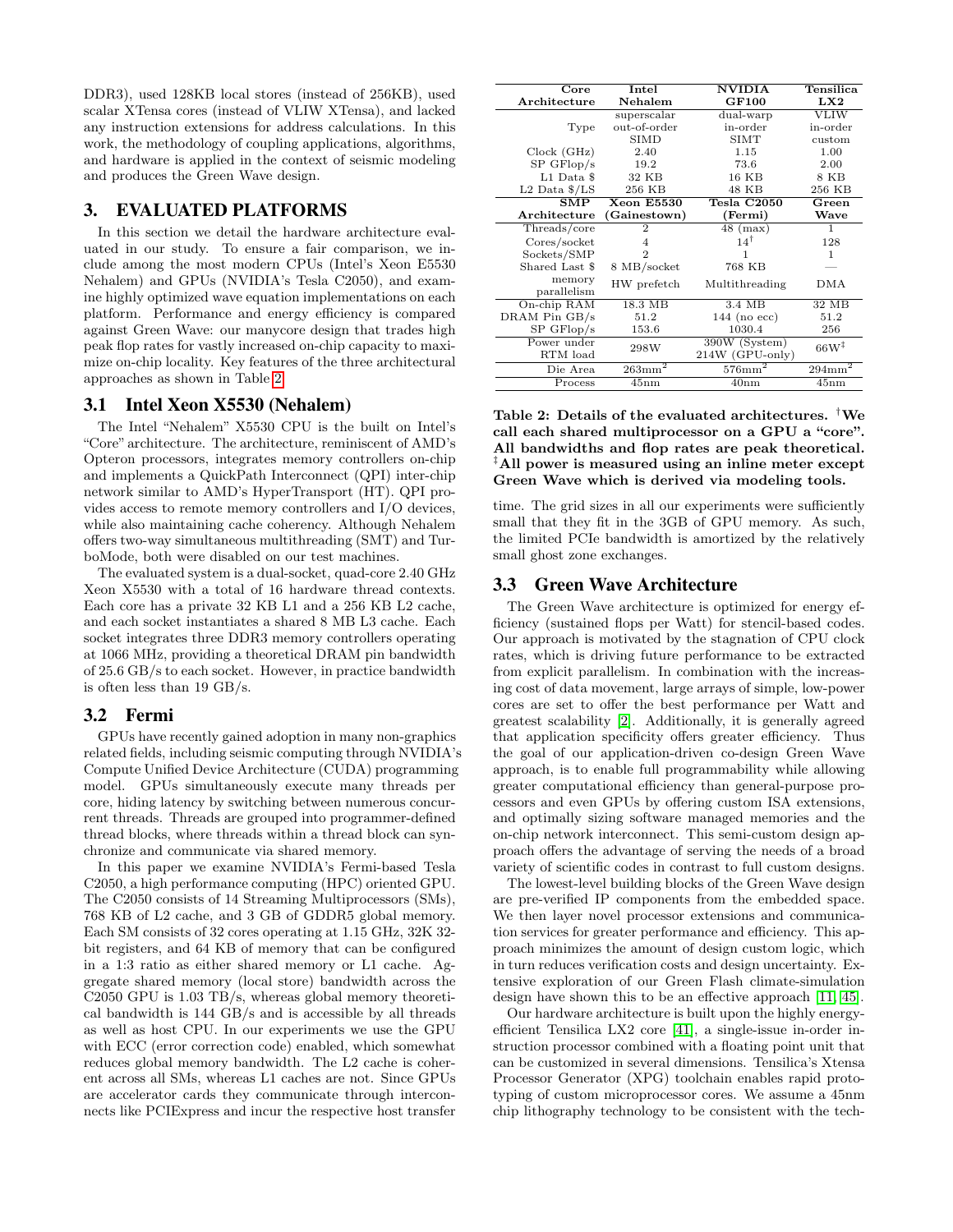

<span id="page-4-0"></span>Figure 2: Green Wave CMP Architecture - Lightweight Tensilica LX2 embedded cores are interconnected a scalable 2D concentrated torus on-chip communication fabric for peripheral devices such as memory controllers and off-chip IO.

nology scale used for the other processors in this study (Table [2\)](#page-3-0). At 45nm, the LX2 can achieve a clock rate of 1GHz The XPG tool, allows the addition of new instructions to the base LX2 ISA (Instruction Set Architecture), as well as additional memory and interprocessor network interfaces. In this work, we modify the standard 80-instruction ISA included on each LX2 to include custom designed instructions and extensions specifically geared to accelerate stencil-based RTM modeling(Section [5.3\)](#page-6-1). In addition, we customize the size and configuration of the memory hierarchy — defining data cache sizes and even local stores (software controlled memories) to fit the RTM problem requirements as well as give an overview over the full system design. This study focuses on single-node performance.

The XPG tool outputs both synthesizable RTL (register transfer level) that can be used to create masks for a full chip design, or target an FPGA platform for cycle-accurate modeling of the target core design. In addition, XPG automatically generates  $C/C++$  compilers, debuggers, and functional models that facilitate rapid software porting and testing of each new architectural variant. This environment for rapid prototyping and cycle-accurate emulation environment is central to our hardware/software co-design process.

The Green Wave on-chip interprocessor fabric is derived from the Green Flash design [\[11,](#page-10-17) [45\]](#page-11-12). The lightweight cores are interconnected using a scalable 4-way concentrated torus topology Network-on-Chip (NoC) shown in Figure [2,](#page-4-0) which is parameterized allowing networks of different performance and scale. We adopted this topology based on our recent cycle-accurate NoC studies [\[18,](#page-10-18) [19\]](#page-10-19), which have shown that this approach provides the most energy-efficient solution for problems — such as stencil-based RTM code — where the communication pattern is predominantly nearest neighbor. For this design study, the interprocessor communication is used primarily for communication between cores and memory controllers (for data load/store) and to facilitate energyefficient halo (ghost-zone) exchanges between the cores to further reduce memory bandwidth requirements by eliminating redundant loads associated with high-order stencils.

# 4. GREEN WAVE MODELING

A combination of both software-based tools and hardware emulation techniques are used to predict the performance and power of the Green Wave architecture. Cycle accurate software models from Tensilica provide us with a flexible, pre-built simulation solution for initial architectural exploration. In addition, software-based power models provide dynamic power estimations while executing the RTM application. Network simulation environments, such as PhoenixSim provide the ability to model on-chip communication. Finally, hardware emulation techniques provide us with very fast, real world performance predictions based directly on the RTL simulations of the processor These numbers give confidence that our theoretical chip design, complete with custom ISA extensions, is physically realizable. Together these tools make up a preliminary version of the co-design for exascale (CoDEx) simulation environment [\[37\]](#page-11-1).

#### 4.1 Modeling Chip Power

Green Wave power estimation is created by combining the output of several specialized models. First, energy for events originating in the cores is calculated using the energy estimates provided by the industrial-strength Tensilica tools [\[41\]](#page-11-0). These estimates are created from feedback given to Tensilica from customers who fabricated their processors then measured the actual power consumption. Second, the dynamic energy for the caches and local stores is modeled on a per transaction basis using CACTI5 [\[42\]](#page-11-13) modeling. Third, on-chip network energy is calculated by starting with the total on-chip network communication requirements and then scaling the energy numbers from recent studies [\[23\]](#page-10-20) for our target process technology. The NoC traffic patterns for halo exchange and associated power are modeled in detail using PhoenixSim, in collaboration with the Columbia University [\[18,](#page-10-18) [19\]](#page-10-19), and showed that a concentrated torus as the most energy-efficient topology for this class of applications. The network simulation use router and wire power costs derived from Dally and Balfour's study on electronic NoC modeling [\[4\]](#page-10-21). Leakage power is assumed to be 20% of peak power consumed by the processor, on-chip memory and network for any configuration. Finally, we model DRAM energy using the current profiles from the Micron datasheets [\[29\]](#page-11-14) for a 1 Gb DDR3-1600 memory module and refine the model for performance and power consumption using the cycle accurate DRAMsim2 memory architectural simulator [\[44\]](#page-11-15) to analyze memory access traces collected through simulation of the Green Wave core executing the the wave propagation kernel. A breakdown of Green Wave power components is shown in Figure [3\(](#page-5-0)left). Given the low-power nature of the Tensilica cores, observe DRAM power constitutes roughly half of the node's total power. A Green Wave System on Chip (SoC) design would also include an on-board Infiniband (IB) 4x QDR interface, but we do not currently include the power or area for this interface in our model. Future work will also take into account the power consumption from an on-board IB interface, but estimates based on existing examples suggest it will consume area similar to that of the DDR-3 memory interface and between half to one quarter the power depending on drive strength requirements.

#### 4.2 Modeling Chip Area

The area of a given processor configuration is an important metric due to its effect on the end cost of fabricating and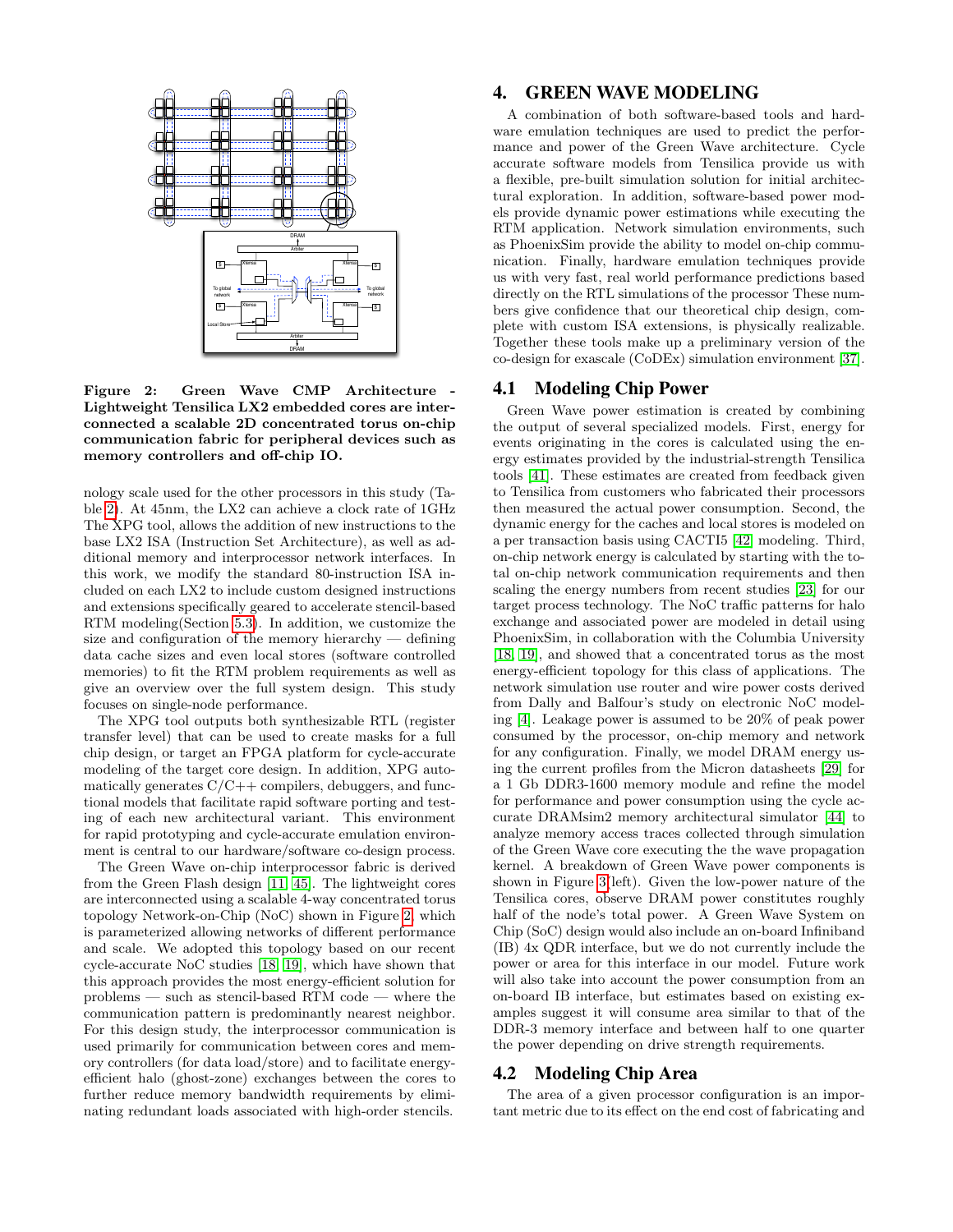

<span id="page-5-0"></span>Figure 3: Green Wave Component Breakdown, showing each component contribution of (left) total node power consumption and (right) total die area.

packaging the ASIC design. To this end, we model the hardware configuration area within the design space, assuming 45nm chip lithography technology to ensure a fair comparison against the GPU and Nehalem's that use the a similar feature size. For estimates of the XTensa core area, the Tensilica toolchain provides direct estimates for a 65nm design, which are then reprojected to 45nm based on standard design scaling rules. For our custom processor extensions the Tensilica tools provide area measurement in terms of gate count. As the gate count of the total processor is also provided, it is straightforward to extend the area estimate of the Tensilica tools by the associated instruction extensions overhead. CACTI5 [\[42\]](#page-11-13) is used to model cache and local store area. There is a fixed cost for routing and clocking that add another 20% to the core chip area. For NoC area estimations, we again used the cost models proposed by Dally and Balfour [\[4\]](#page-10-21). Finally, the quad-channel memory interface adds 20  $\text{mm}^2$  to the chip area regardless of the frequency we clock the DIMM. This area estimate is consistent with the specifications for Denali DDR3 memory controller IP blocks from Cadence Inc. [\[7\]](#page-10-22) together with Silicon Creations [\[39\]](#page-11-16) Programmable Phase Locked Loop (PLL) for the physical interface. Given each XTensa core is only 1 mm<sup>2</sup> and each 256 KB local store is less than  $2 \text{ mm}^2$ , the area consumed by memory controllers is quite substantial. As such, there is a clear economy of scale by incorporating many cores to share the memory controller resources. The result is a  $294 \text{ mm}^2$ 45nm chip, making Green Wave comparable in die size (and thus manufacturing cost) to a Nehalem processor, and substantially smaller than the C2050 GPU that weighs in at a hefty  $576$  mm<sup>2</sup> as shown in Table [2.](#page-3-0) Figure  $3$ (right) presents a breakdown of Green Wave area components.

#### 4.3 Modeling Chip Performance

Previous performance modeling of local store (LS) architectures [\[46\]](#page-11-9) have shown that communication (DRAM– LS) can straightforwardly be decoupled from compute (LS– FPU) on double buffered stencil codes. This allows bound and bottleneck analysis to accurately determine performance. A similar methodology is applied for Green Wave. To model the required time of direct memory access (DMA) data between DRAM and the local store, the thread's ideal block size must first be computed. This is done via a search that determines the block dimension providing the best ratio of stencil area to the requisite DRAM communication that fits

in the local store (after double buffering). The time required to transfer such blocks is the ratio of bytes to bandwidth per core. This overhead includes an overfetch of each block due to the stencil halos, as shown in the last row of Table [1.](#page-2-0)

Next, we calculate the time required to perform the requisite stencils once a block has been transferred into the local store. Here we use the XPG toolchain to generate a cycle-accurate software model of the configured processor, including any custom hardware extensions added to accelerate the RTM stencils. This model uses the XTensa Instruction Set Simulator (ISS) to provide the number of cycles required to execute a given code assuming the data resides in the local store. Finally, to calculate execution time per core using double buffering, we compute the maximum between communication and computation. Given this upper bound allows us to determine overall performance based on the number of cores, stencils per core, and flops per stencil.

#### 4.4 RAMP Simulation

The XPG tools used to design a new processor core can generate a complete RTL gate-list for the target design that can target an ASIC design flow or can be uploaded to an FPGA for fast, cycle-accurate emulation of the target chip design. Our study utilizes the Research Accelerator for Multi-Processors (RAMP) [\[6\]](#page-10-23) as the FPGA emulation platform. The direct mapping to FPGAs on the RAMP hardware emulation platform and copious performance data provide a fast, accurate emulation environment allowing the benchmarking of real codes ensuring the application developers are intimately involved in the hardware/software codesign process. Our current emulation environment provides direct emulation support of four Green Wave cores complete with appropriately sized local stores, instruction extensions, etc., providing a realistic experimental platform.

Although the software simulation environment is unable to run problems with a volume larger than  $128<sup>3</sup>$  per-core due to the limited amount of memory, 256MB, the simulator is able to allocate. By contrast the FPGA-based platform available in the CoDEx simulation flow allows collection of performance data on problems of more realistic size because each emulated core has access to several gigabytes of data. Further, the performance of the FPGA environment does not degrade as the number of emulated cores increase allowing us to model the performance of multiple cores with little penalty. The emulation is performed directly on the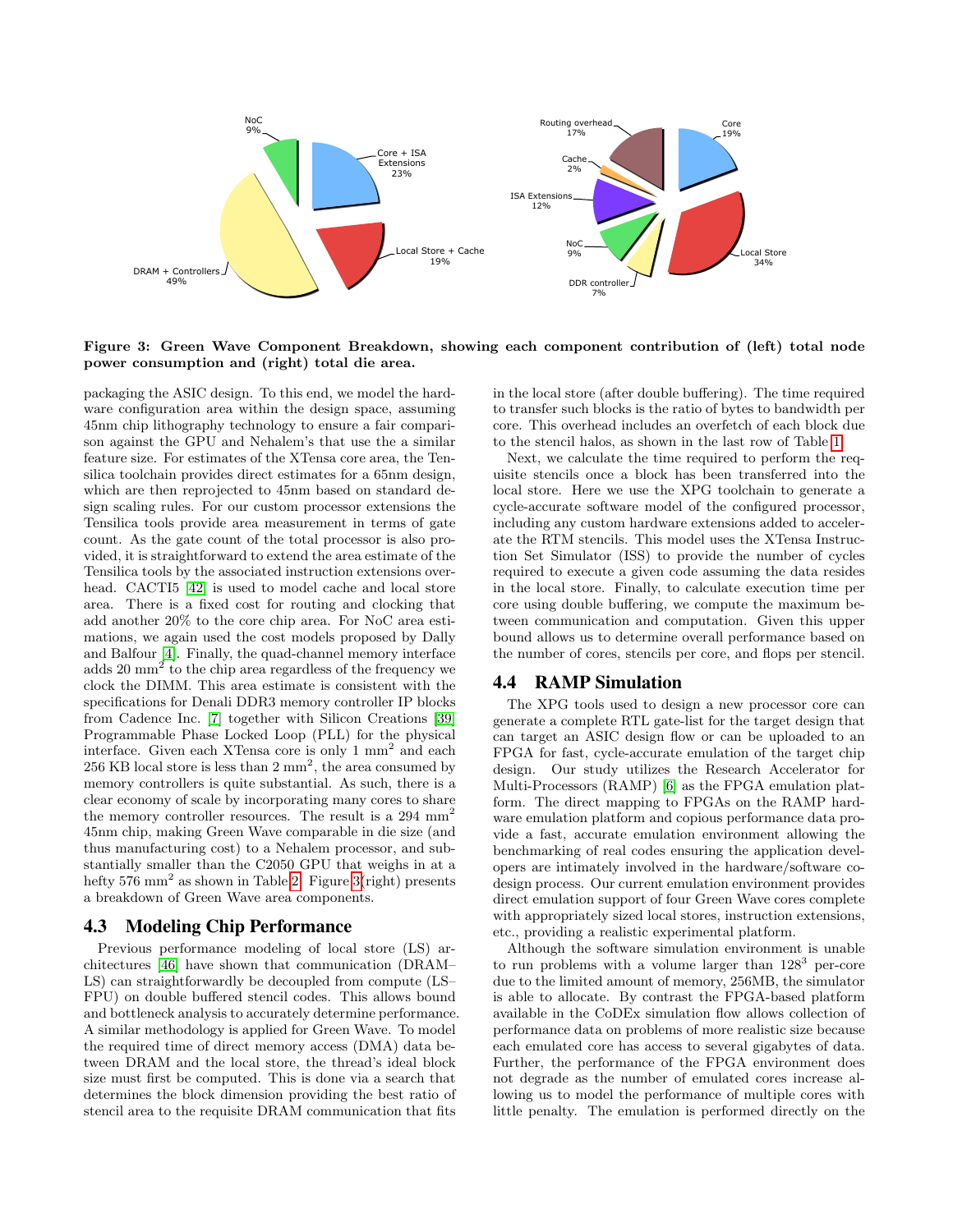gate-level RTL mirroring the physical design that nominally would be used for place-and-route, mask generation, and chip fabrication. The fact that the emulated logic is precisely the actual circuit design for the target chip provides a superior level of confidence in our software-based methods as we can constantly verify our software simulation results against those of the exact model of the hardware platform. By creating a software simulation environment that mimics our hardware emulation environment we are able to calibrate our software-based methods on four cores giving confidence in the results when we scale to 128 cores using models.

# <span id="page-6-0"></span>5. PERFORMANCE OPTIMIZATION

In this section we discuss wave equation performance optimization, starting with an existing reference implementation. The optimizations can be divided into software modifications, and in the case of Green Wave, configuration and specialization of the Tensilica processor for the demands of RTM. Broadly speaking, the goals of software optimization (improving locality, maximizing parallelism, minimizing memory traffic) are ubiquitous and independent of the underlying architecture. However, the implementation is dependent on both the architecture and programming model.

## 5.1 CPU Software Optimization

Our previous stencil optimization work has demonstrated some of the fastest multicore implementations in the literature [\[9,](#page-10-14) [10,](#page-10-15) [46\]](#page-11-9). In this paper, we modify these techniques for the particular requirements of RTM. Foremost, we optimize the high-order laplacian stencil at the core of the wave equation. First, the reference implementation included an inner loop for generalized order. We manually unroll several variants and select the appropriate at runtime. Second, we merge cache blocking and thread parallelization to minimize the intra-thread cache working set whilst simultaneously maximizing the inter-thread overlap of working sets. On Green Wave, we extend this technique with DMA-filled multibuffering to maximize utilization of its on-chip local stores. Third, we manually unroll and SIMDize the C code (including cache bypass) to express the requisite data- and instruction-level parallelism as well as further optimize the SIMD implementation ("register pipeline") to minimize L1 accesses. Green Wave's selection of scalar or VLIW cores and use of a local store obviates the need for SIMD and write allocate optimizations respectively. Finally, as the Nehalem system is a dual-processor server, we exploit thread pinning a first touch policy to ensure proper NUMA allocation and to avoid under utilizing the memory controllers and over taxing the QuickPath Interconnect. The combination of these optimization techniques resulted in significant performance improvements, achieving almost a 40× speedup comparing the sequential single-core version to the fully optimized kernel running on 8 Nehalem cores. Detailed performance results are presented in Section [6.](#page-7-0)

## 5.2 GPU Software Optimization

Performance optimization of high-order stencils can be particularly challenging on GPUs due to the complexities of properly exploiting CUDA shared memory, SIMT execution, and memory coalescing. To mitigate these challenges and provide the highest possible performance, we used the fastest implementation of the high-order stencils available [\[27,](#page-10-24) [28\]](#page-10-25) and ran them on our Fermi accelerated Nehalem cluster. Broadly speaking, the GPU implementation uses a multi-buffering scheme similar to that used on the Green Wave design. However, the GPUs hide memory latency via massive multithreading rather than DMA. Due to the limited DRAM capacity, subdomains were limited to  $512^3$ . While the GPU design space was fixed (thus under-utilizing various aspects), our co-design methodology allows us to find the appropriate balance between memory capacity, memory bandwidth, per-core memory and per-core compute.

## <span id="page-6-1"></span>5.3 Green Wave Optimization

Before starting the iterative co-design process, we selected a number of fixed design choices that were adopted as boundary conditions for our design study. First, we chose to use a commodity quad-channel DDR3-1600 memory subsystem, which presents a low-risk design point from the standpoint of practical ASIC packaging and power dissipation, and reflects the memory performance of existing mainstream products, such as the Nehalem. The choice of conventional memory also simplifies the power model because the DDR components have a well characterized power profile. The second baseline design choice was to target a 45nm process to be consistent with the other chip lithographies used in our study. That choice bounds our target clock frequency to 1 GHz, and clearly defines the parameters for the power and area model of the our design. Finally, Green Wave utilizes a (software controlled) local store architecture as the primary on-chip cache memory, as previous studies on the Cell have demonstrated the substantial efficiency benefits that can be derived from that approach [\[46\]](#page-11-9) — particularly for stencil computations. A small L1 data cache remains for each processor in order to support convenient code porting, but the local store is the primary approach for latency hiding and capturing temporal recurrences in the RTM algorithm.

## *5.3.1 Local-Store Size and Core Count*

The first hardware optimization was selecting the on-chip memory size so as to capture the maximum number of temporal recurrences for the high-order stencil kernel. In Section [2.2](#page-1-1) we calculated an average memory traffic per stencil lower bound of 17.6 bytes for the  $8^{th}$  order wave equation using 64×32 cache blocks. Moreover, as our implementation mandates such a kernel keep a working set of 12 working and 4 buffered planes (some with halos) in the local store, the wave equation would require a 166 KB of local store for this decomposition. As one moves to the  $12^{th}$  order wave equation, the memory requirements increase to 238 KB per core. Once Green Wave is configured with sufficient on-chip memory to capture all recurrences, we then determined the number of processors required to saturate the off-chip memory bandwidth. Note that an iterative optimization process is necessary, as changes in the core count requires a resizing of the local-stores (to incorporate the halos from the blocked implementation), which in-turn impacts the optimal core count (to effective capture temporal recurrences). This analysis resulted in a design choice of approximately 100 processor cores and 238 KB of local-store per core. As a conservative estimate, both of these figures were rounded up to the nearest power-of-two multiple (256 KB local store and 128 processor cores) to simplify the layout of the SRAM mats on chip as well as the NoC topology.

## *5.3.2 VLIW Extensions*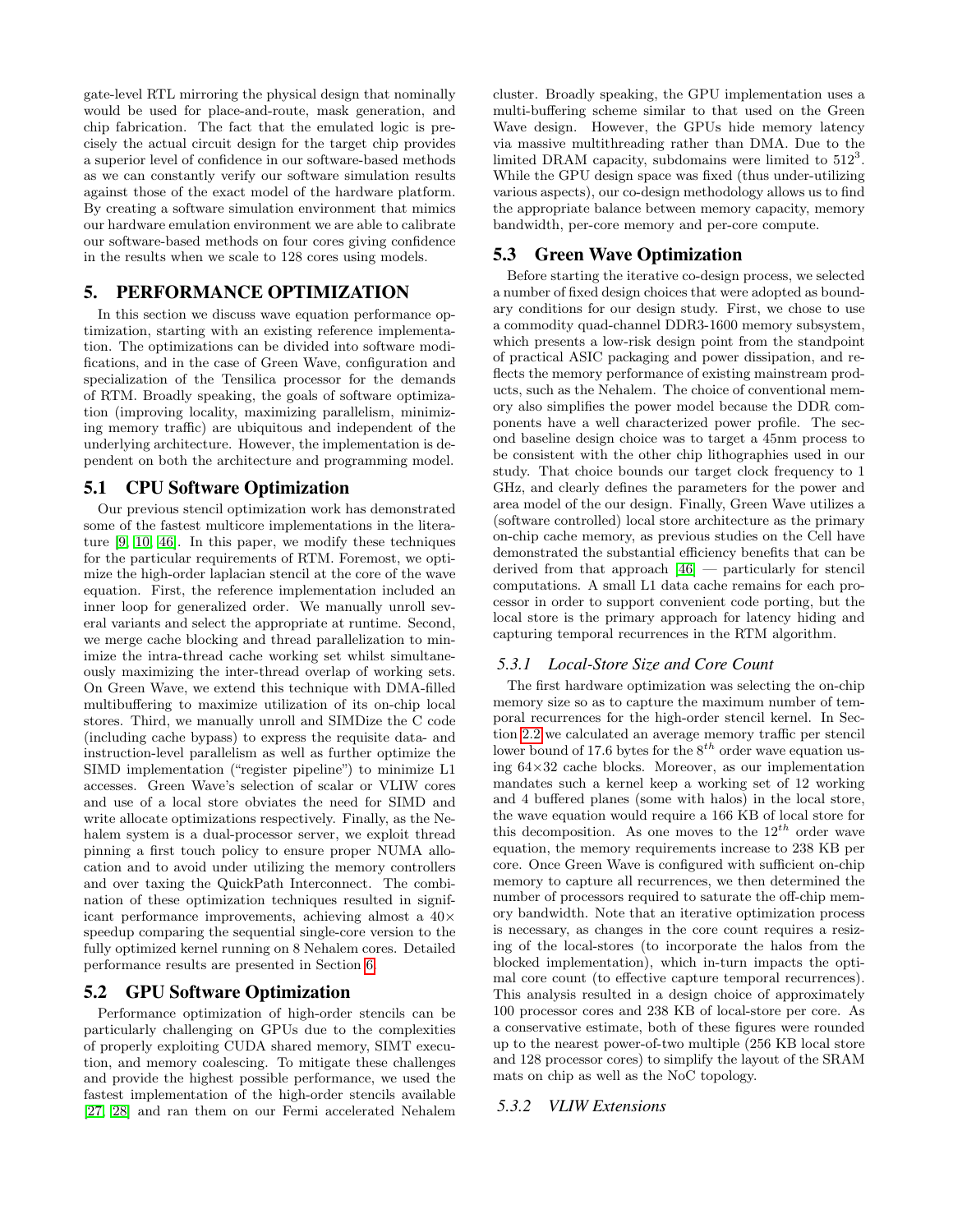

<span id="page-7-1"></span>Figure 4: Wave Equation Performance for  $8^{th}$  and  $12^{th}$  order on  $512^3$  grid. (left) Raw performance. (right) Energy efficiency, with circle representing solely GPU power (host power ignored).

The Tensilica design flow enables us to add hardware optimizations specifically tailored to RTM-based stencil computations to software optimization techniques. Because the Green Wave architecture includes a correctly sized (256 KB) local store for capturing all temporal recurrence of data, our performance model only requires a fixed latency model for memory accesses, and focuses the optimization effort on reducing instruction count. Therefore our co-design approach leverages the Tensilica compiler's ability to bundle instructions into VLIW, allowing for co-issue of instructions. Because RTM computations are floating-point intensive, the base LX2 processor was configured to support maximum instruction dispatch width of 64 bit and data Load/Store width of 128 bits, allowing multiple floating point instructions to be concurrently issued. The Xtensa compiler automatically bundles opcodes depending on the designers specifications of what opcodes are legal in which slots. From a hardware perspective, the processor generator tool creates parallel pipelines capable of executing the various instructions in each slot. This is a simple and effective optimization that requires no code changes while providing a potentially significant performance boost.

#### *5.3.3 Custom Instruction Design*

Another approach towards reducing instruction count is the creation of custom instructions that allow the "fusing" of commonly used operations. Here we can leverage a key feature in the Tensilica LX2 design flow that allows the creation of custom instructions and data types [\[41\]](#page-11-0). These instructions are written in a language similar to Verilog that Tensilica calls via the TIE interface. The custom instructions are fully supported by the Xtensa compiler and become native intrinsics for use in software development and performance modeling. Our first custom allows the computation of Y and Z loop indices for a given stride to be performed concurrently. These indices are stored in special registers for later use as offsets into the data array. The original code version would calculate these offsets individually, then do pointer arithmetic to fetch the correct data point from the array. By pre-computing these values via the custom instructions the user can pass a pointer to the start of the array, then select the direction  $(Y \text{ or } Z)$  as well as the offset (1 through 8) of the desired value. This instruction fetches the pre-computed offset from the register, calculate the address, feeds this new address to the processor's load/store unit and then return the value — essentially collapsing two instructions into a single fast array index operation.

Next, because the LX2 has a limited number (16) of float-

ing point registers, a second 128-bit register file was created to allow space for more temporaries and an efficient path for data exchanges between loops iterations. The register file can be accessed in non-traditional ways, such as rotating a 32-bit float in or out of an individual register, or register loading with four 32-bit values from the most or least significant bit. Note that the TIE language does have limitations: while the TIE compiler auto multi-porting of register files to support multiple reads per instruction, each instruction is limited to one write per register file. Thus allowing for a variety gather operations, but no scatter support.

The novelty in this approach is not the (relatively straightforward) custom instructions taken in isolation, but rather the contribution of these instructions in the context of a co-design methodology where only the specific functionality needed to efficiently solve a problem is added to the hardware. Although many of these features are available in other existing architectures, we are able to provide only the subset that improves performance — thus maximizing energy efficiency while maintaining programmability. In addition, the general-purpose nature of these instructions allows them to be applied to other stencil-based computations, allowing the Green Wave solution to be applicable to a wide-variety of high-order methods. Finally, these custom instructions allow high performance with a simpler programming methodology than Intel intrinsics or CUDA, as detailed in Section [6.](#page-7-0)

#### <span id="page-7-0"></span>6. PERFORMANCE ANALYSIS

In this section, we discuss the performance and energy efficiencies of Nehalem, Fermi, and Green Wave in the context of our optimized implementation. All experiments are conducted in single-precision as described in Section [2](#page-1-2) using a 512<sup>3</sup> grid, with a memory footprint of about 2GB.

#### 6.1 Performance and Energy Efficiency

Figure [4\(](#page-7-1)left) presents the performance of our three machines running the (spatially)  $8^{th}$  and  $12^{th}$  order wave equation on a  $512<sup>3</sup>$  grid. Recall that the wave equation behavior acts as an effective proxy for the more complex full RTM problem. The Fermi accelerated node outperforms both Nehalem and Green Wave, attaining an advantage ranging from  $3-4\times$  and  $1.6-1.7\times$  respectively. Our Green Wave performance modeling actually shows that bandwidth reduces the potential performance of the  $8^{th}$  order stencil by 26%. For the  $12^{th}$  order stencil Green Wave is perfectly balanced between per-core performance and memory bandwidth. In higher order implementations, the compulsory memory traffic remains roughly constant (4% increase), while the arith-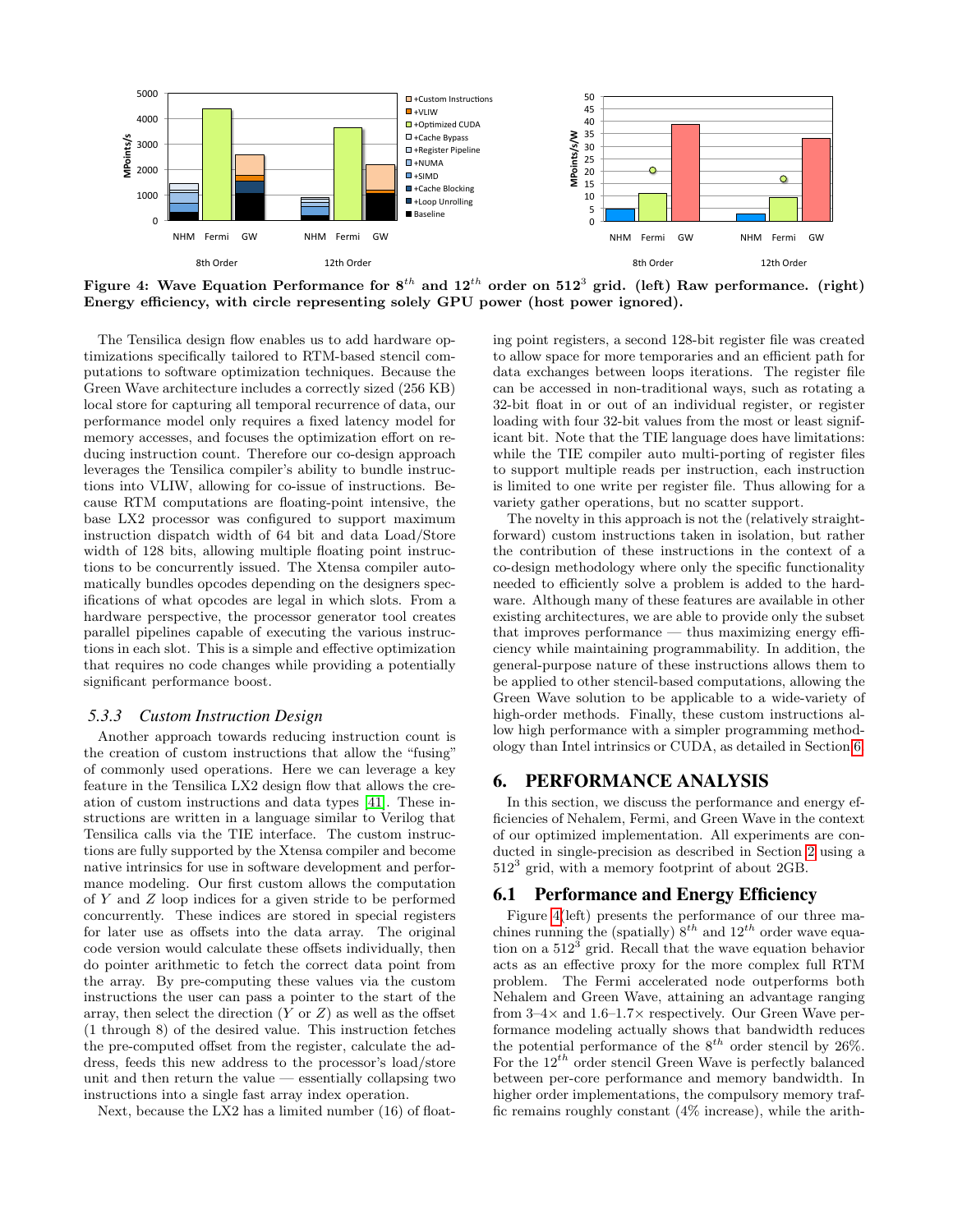| Architecture Nehalem  |         |        | Fermi Green Wave |
|-----------------------|---------|--------|------------------|
| Total Nodes           | 127.740 | 66,823 | 75,968           |
| MPoints/Watt          | 4.27    | 6.28   | 32.63            |
| Time in Communication | $9.5\%$ | 43\%   | 16\%             |
| <b>Total MWatts</b>   | 38.2    | 26.1   | 5.0              |

<span id="page-8-0"></span>Table 3: Extrapolated cluster configuration, sustained energy efficiency and power consumption to complete  $8^{th}$  order forward and backward model of  $30k \times 20k \times 10k$  survey with 12,000 timesteps in one week. Subclusters consist of 256 nodes each with a  $512<sup>3</sup>$  subdomains. Power estimates based on aggregate node-level requirements and do not include interconnect, external storage, or cooling.

metic intensity (as well as flops per point) increases linearly with order. Therefore, when the calculation is not bandwidth bound, there is a slight degradation in per-core performance. Overall, these results suggest that we have selected the right balance between the number of cores, local store capacity, and bandwidth given the spectrum of explicit numerical methods seen in RTM.

Once power considerations are taken into account, Green Wave shows a  $8\times$  and  $3.5\times$  energy efficiency advantage over Nehalem and Fermi respectively. If host power on the Fermiaccelerated system is ignored, Green Wave's efficiency advantage is reduced to about  $2 \times$  as shown by the small green circle above the fermi bar in Figure [4.](#page-7-1) Green Wave would require at least six DDR3 memory controllers to match Fermi's performance. Although this would increase node power by roughly 25% and increase energy efficiency by a further 20%, four controllers is comparable to existing commodity products such as the Xeon and Opteron processors. Using a more conservative design choice for memory technology, we demonstrate that the Green Wave approach is well suited towards the parallel nature of RTM stencil calculation and can utilize hardware customization to maximize energy efficiency whilst maintaining general programmability. Additionally, our approach enables an extremely power-efficient solution with minimal software optimization.

#### 6.2 Projected System Scale Efficiency

We now return to the large-scale survey analysis prob-lem described in Section [2.3](#page-2-1) that performs  $8^{th}$  order forward and backward modeling for a  $30k \times 20k \times 10k$  survey with 12,000 timesteps and a total of 120,000 independent shots within one week. The RTM calculation for each shot requires a 4096×4096×2048 volume that is domain decomposed into  $512^3$  subdomains per node in a  $8 \times 8 \times 4$  processor grid (256 nodes per shot). These groups of 256 nodes are arranged as tightly-coupled sub-cluster that is connected to an Infiniband 4x QDR leaf switches that uplink to a global system fabric that tapers bandwidth at the upper switch tiers as there is comparatively less communication between sub-clusters. A tapered CLOS network of sub-clusters can easily scale up the total number of sub-clusters to reach the target throughput of 120,000 shots per week.

In order to quantify communication time, collected MPI performance data (including buffer packing, and PCIe transfer time) on the NERSC Dirac Nehalem/GPU cluster running  $512<sup>3</sup>$  problems using IPM. Table [3](#page-8-0) presents the extrapolated node configuration, energy efficiency and power consumption for the three evaluated technology solutions. Note that the power estimates are based on a detailed analysis within the node, but do not include power requirements of interconnect, external storage, cooling and building. Future work will include a system scale-model that includes these additional components. However, we assume the total quantity of I/O and other resources required by the compared cluster solutions would be nearly identical to achieve the same system throughput and storage capacity and therefore constitute a fixed-cost for each solution and are smaller than the projected power consumption of the node and memory.

To qualify our claim that node and memory dominate power consumption, we use power measurements from the NERSC Carver cluster [\[32\]](#page-11-17), to collect the GPU and CPU performance data, and measurements of similarly configured infiniband x86 clusters [\[21,](#page-10-26) [34\]](#page-11-18). We have estimated the power that needs to be consumed by a disk subsystem that is matched to the throughput requirements of the system accounts for less than 5% of the overall system power based on existing RAID-based storage solutions and a similarly configured scalable Infiniband switch solution based IB 4x QDR would account for less than 5-12% of overall system power contributions. Finally, the NERSC center where the GPU and CPU tests were performed, delivers a Power Usage Effectiveness (PUE) of 1.3, so cooling is not a significant factor. Therefore, the memory and node power captures the dominant contributors to overall system power consumption.

Extrapolating per-node performance, communication, and power requirements, we find that a Nehalem-based cluster would require on the order of 128,000 nodes (arranged in subclusters of 256) and consume approximately 38 MWatts of power for the nodes alone. A GPU-based solution would reduce the requirements to 66,800 nodes but would still require a substantial 26 MWatts. The Green Wave approach requires more nodes (75,000) but only 5 MWatt of power  $-$  a 7.6 $\times$  and 5.2 $\times$  energy efficiency improvement in this aspect of the system as compared to Nehalem and Fermi (respectively). The advantage of a Green Wave full system design would likely be further increased through passive savings e.g. for cooling and software development. This significant power savings would open the potential for high-quality interactive survey analysis at large scale.

## 6.3 Analysis of Green Wave Methodology

The co-design methodology used to architect Green Wave demonstrates a clear performance-per-watt advantage over more general-purpose architectures by leveraging application specificity. This trend is evident when observing the increase in performance when moving from larger, more complex cores to arrays of simpler cores. Fermi is similar to Green Wave as it is a collection of relatively simple cores, however, while Fermi is able to achieve a greater raw performance number, it's energy efficiency is burdened with features specific for graphics processing that do not assist with the stencil computation, such as rasterizer, texture sampler, ISA extensions, etc. In contrast, Green Wave begins with an extremely simple, low-power core and relies on the ability to selectivity add only the instructions and features necessary for accelerating stencil computation. In addition to extending the instruction set, thorough application profiling allows us to properly size the Green Wave local stores, caches, and on-chip network to create a more balanced architecture. These customizations do not come at the expense of flexibility or ease of programmability and allow a straightforward mapping from ANSI C to the stencil-specific optimizations. Finally, we note that the potential challenges of correctly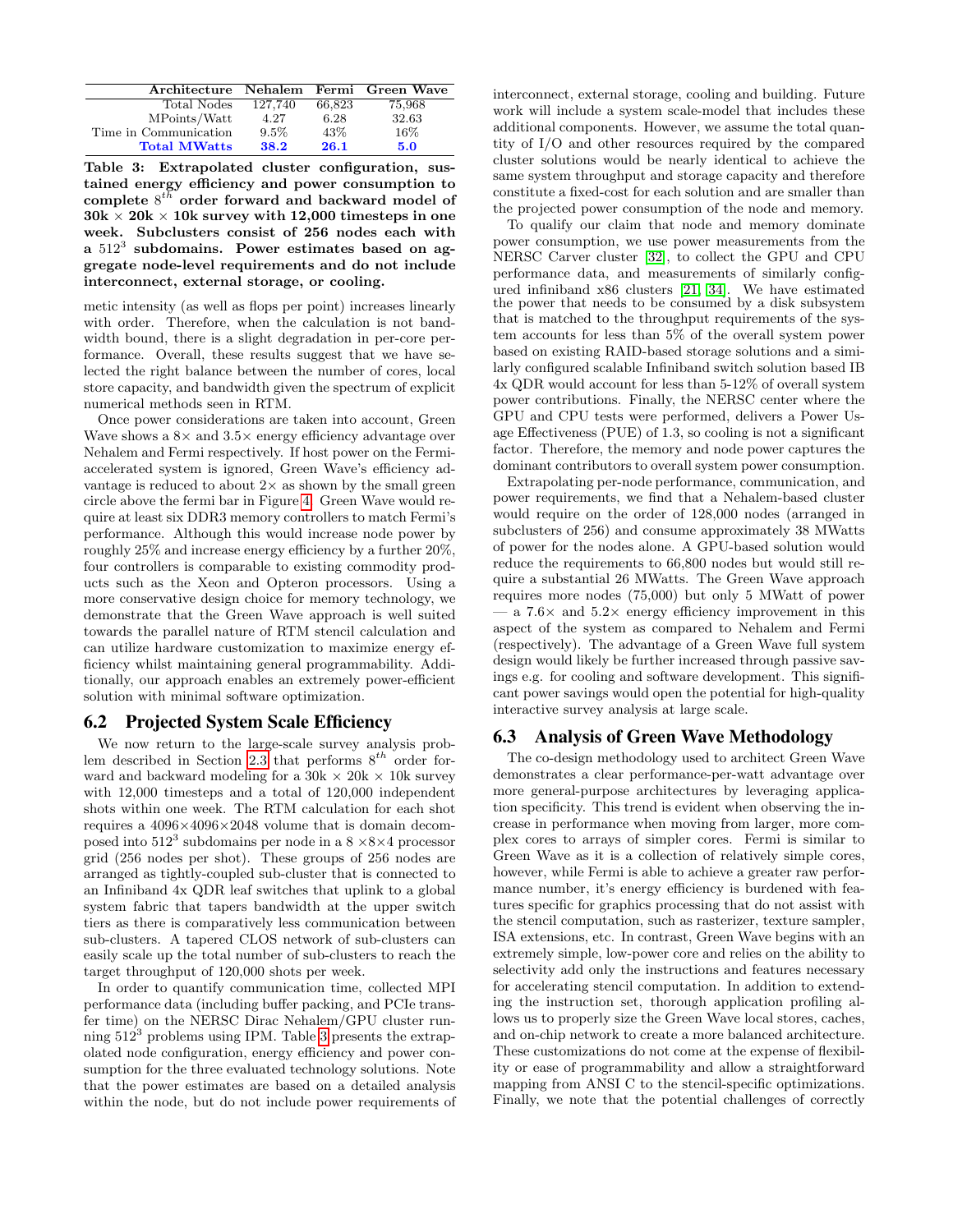utilizing the software managed memories that act as a key component in the superior performance of the Green Wave architecture are not unique to our design.

Our approach relies on off-the-shelf IP to reduce design and verifications costs. Based on a survey of current industry pricing, the IP cost of licensing circuit designs for DDR3 memory controllers, PLL for off-chip drivers, NoC implementations, and customizable cores for Green Flash would be approximately \$2.5M. By contrast, a full-custom design for any single component would increase design and verification costs by one to two orders of magnitude. Projected non-recurring expenses (NRE) for design services for design integration, verification and mask generation averaged \$2M. Manufacturing costs for the first 10,000 chips at a 45nm fab (including testing and packaging) is estimated to be \$200/unit and reduces by 35% for volumes greater than 50,000 units. Given this cost model, the important lesson is that using this design methodology we can move beyond thinking of the chip as the commodity. Rather, one should think of the Intellectual Property that you put onto the chip as the commodity. We believe this design philosophy, combined with a co-design methodology, could transform the way we design supercomputing systems in the future.

# 7. CONCLUSION AND FUTURE WORK

The computational demands for RTM simulations for seismic analysis have risen to enormous levels due to ever rising survey sizes and the need for ever increasing image quality. Unfortunately, the cost and performance of supercomputing systems used to address these problem are increasingly dominated by power bills that are set to exceed the cost of hardware acquisition. The urgent need to improve performance and simulation quality at a fixed power budget has pushed industry to evaluate alternative computing platforms. In this work we have compared competing hardware approaches for energy-efficient seismic modeling, which include modern CPU, GPU-accelerated computing, and solution composed of an array of lightweight embedded cores that we call Green Wave. Green Wave embodies a hardware/software co-design design methodology that focuses on using agile design synthesis tools and cycle-accurate simulation from the embedded design space to optimize the tradeoff between performance and power requirements while maintaining general-purpose programmability.

The Green Wave architecture augments baseline low-power embedded processors with layered hardware optimizations, including optimized local store size, core count, VLIW extensions, and register file configuration. Additionally, we reduced CPI (cycles per instruction) by creating custom instructions that allow the fusion of commonly used operations in PDE solver address calculations. These new instructions are fully supported by the XTensa compiler and become native intrinsics for use in software development and performance modeling, and are broadly applicable to a range of PDE solver problems outside of RTM kernel we investigated in this paper. Detailed modeling of Green Wave's power consumption using Tensilica's power estimation tools and performance using the FPGA-accelerated cycle accurate played an essential role in the codesign and performance evaluation process. Unlike many hardware simulation environments, the power and timing models for this emulation environment have been verified by comparison against similar taped-out ASIC designs from a broad range of embedded applications. Green Wave comparisons with fully-optimized CPU and GPU code version showed that, although raw performance was slower than Fermi by up to 1.5×, Green Wave outperformed the Nehalem and Fermi energy efficiency by more than  $8\times$  and  $3.5\times$  respectively for node to node comparison and  $7.6\times$  and  $5.2\times$  for system level. Although the peak Flop/s of Intel's latest Xeon-E3 processors (Sandy Bridge) is more than double that of Nehalem, they have no more bandwidth. As such, their sustained energy efficiency on bandwidth-bound, high-order wave equations will be comparable to today's Nehalems. Furthermore, the energy efficiency of future designs (Intel, NVidia, and Green Wave) all benefit from improved chip lithography and memory technology, so efficiencies demonstrated for Green Wave can reasonably continue for future die shrinks. Thus, even at this early development stage, these results highlight the long-term potential impact of our design methodology.

It is important to note that, although memory organization and locality is critical for all three evaluated architectures, tuning for Green Wave is arguably no more complex compared with Nehalem and Fermi. We highlight that a relatively short amount of effort was required to modify the simple, general-purpose embedded core to one that is enhanced for stencil computations. This application-targeted core was quickly generated using mostly off-the-shelf IP and represents a significantly easier validation target than a full custom design — a testament to the sophistication and flexibility that is available in modern embedded design tools.

In future work, we will refine our node models by integrating a more flexible cycle accurate network-on-chip simulation that we have studied in previous work with Cornell [\[18,](#page-10-18) [20\]](#page-10-27) with the node simulation infrastructure. This combined simulation platform will enable us to explore the energy efficiency and performance of alternative on-chip NoC options and their interaction with novel extensions to the Tensilica instruction set for efficient on-chip communication. Additionally, we will build on our efforts to improve the robustness of the Green Wave architecture to address a broader range of full RTM code requirements. This includes refining our performance modeling of the full system configuration in terms of external storage configuration, as well as addressing upcoming algorithmic challenges such as implementing RTM using the full elastic wave equation. Lastly, we will further improve our model with measurements of Infiniband power consumption for on-chip interfaces for the SoC and the network switch infrastructure. Our current measurements of IB hardware indicates that it is a comparatively small contribution to the overall power consumption of the system, but will present results after we have more complete data. Across this increased design space, we will search for a pareto-optimal design point that ensures robust performance and energy efficiency across the range of RTM requirements.

In summary, we have demonstrated the potential of the co-design methodology to develop and evaluate HPC designs that can offer substantially improved energy efficiency for RTM codes. We believe that our proposed approach holds tremendous promise for the broader landscape of energyefficient HPC design in the face of skyrocketing computational demands and power-limited environments — for both the seismic industry as well as a broad range of numerically demanding applications classes that are of interest to the worldwide scientific community.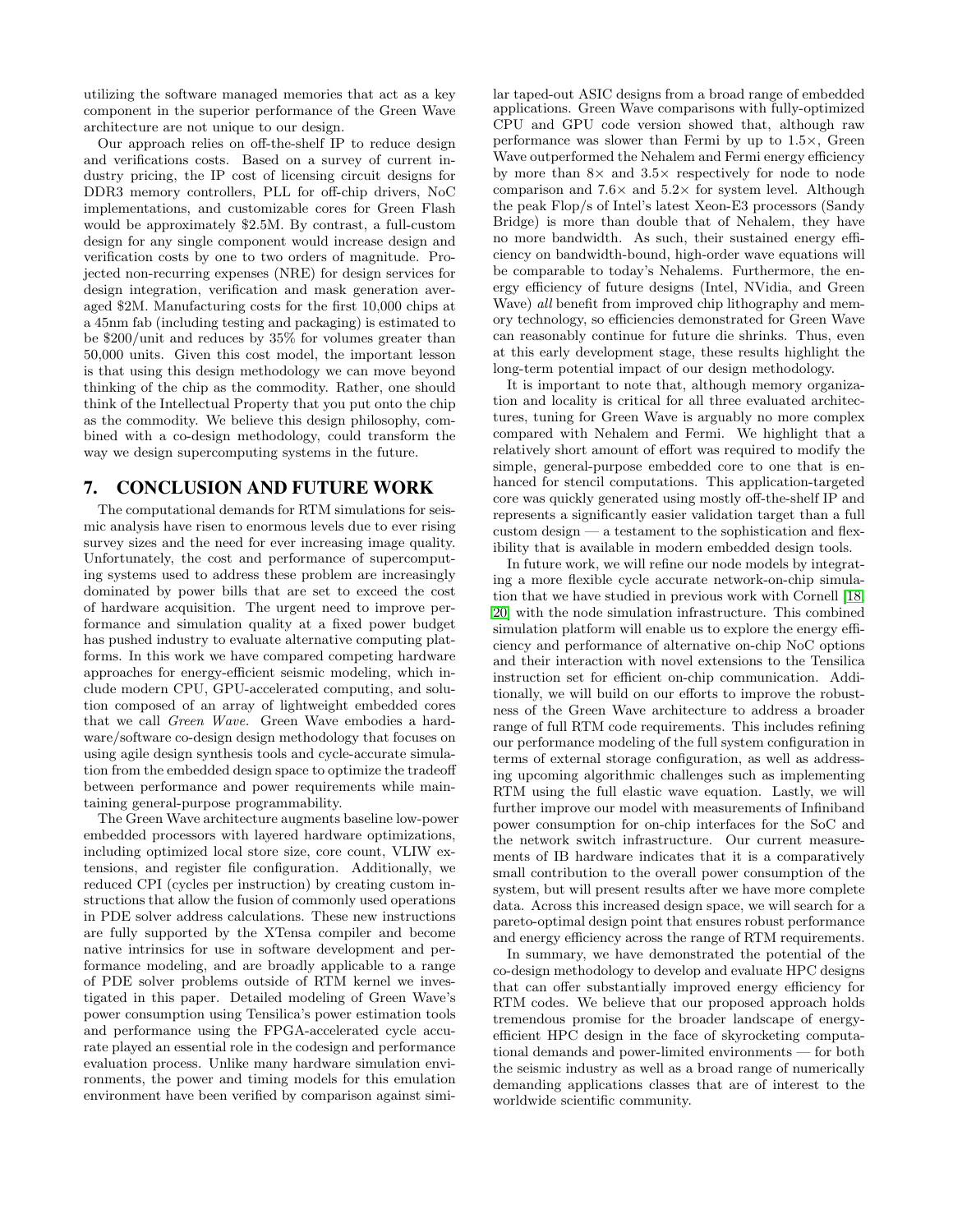## Acknowledgments

All authors from Lawrence Berkeley National Laboratory were supported by the DOE Office of Advanced Scientific Computing Research under contract number DE-AC02-05CH11231. The authors kindly thank Paulius Mickievicius for providing us with the optimized GPU code version and his numerous insightful comments. The authors also thank Chris Rowen and Tensilica Inc. for their advice and support of this project. We also thank Marty Deneroff who has provided a lot of advice and expertise on system design trade-offs and cost models for practical implementation.

#### References

- <span id="page-10-4"></span>[1] M. Araya-Polo, F. Rubio, M.Hanzich, R. de la Cruz, J.M. Cela, and D.P. Scarpazza. High-performance seismic acoustic imaging by reverse-time migration on the cell/b.e. architecture. In ISCA2008, 2008.
- <span id="page-10-2"></span>[2] Krste Asanovic, Ras Bodik, Bryan Christopher Catanzaro, Joseph James Gebis, Parry Husbands, Kurt Keutzer, David A. Patterson, William Lester Plishker, John Shalf, Samuel Webb Williams, and Katherine A. Yelick. The landscape of parallel computing research: A view from Berkeley. Technical Report UCB/EECS-2006-183 ( http://www.eecs.berkeley.edu/Pubs/TechRpts/2006/EECS-2006-183.html ), EECS Department, University of California, Berkeley, December 2006.
- <span id="page-10-5"></span>[3] Satish Balay, Kris Buschelman, William D. Gropp, Dinesh Kaushik, Matthew G. Knepley, Lois Curfman McInnes, Barry F. Smith, and Hong Zhang. PETSc Web page, 2009. http://www.mcs.anl.gov/petsc.
- <span id="page-10-21"></span>[4] James Balfour and William J. Dally. Design tradeoffs for tiled cmp on-chip networks. In  $\overline{ICS}$  '06: Proceedings of the 20th annual international conference on Supercomputing, pages 187–198, New York, NY, USA, 2006. ACM.
- <span id="page-10-0"></span>[5] Edip Baysal, Dan D Kosloff, and John W.C. Sherwood. Reverse time migration. In Geophysics, volume 48(11), 1983.
- <span id="page-10-23"></span>[6] Berkeley Wireless Research Center. RAMP Homepage. <http://ramp.eecs.berkeley.edu/>.
- <span id="page-10-22"></span>[7] Cadence Inc. Denali DDR3 memory controller IPt. Whitepaper, April 2011. [http://www.cadence.com/solutions/dip/](http://www.cadence.com/solutions/dip/memorystorage/ddr_cntrl_ip/Pages/default.aspxl) [memorystorage/ddr\\_cntrl\\_ip/Pages/default.aspxl](http://www.cadence.com/solutions/dip/memorystorage/ddr_cntrl_ip/Pages/default.aspxl).
- <span id="page-10-7"></span>[8] Robert G. Clapp, Haohuan Fu, and Olav Lindtjorn. Selecting the right hardware for reverse time migration. The Leading  $Edge, 29(1), 2010.$
- <span id="page-10-14"></span>[9] Kaushik Datta, Shoaib Kamil, Samuel Williams, Leonid Oliker, John Shalf, and Katherine Yelick. Optimization and performance modeling of stencil computations on modern microprocessors. SIAM Review, 51(1):129–159, 2009.
- <span id="page-10-15"></span>[10] Kaushik Datta, Mark Murphy, Vasily Volkov, Samuel Williams, Jonathan Carter, et al. Stencil Computation Optimization and Auto-Tuning on State-of-the-art Multicore Architectures. In Proceedings SC '08, pages 1–12, Piscataway, NJ, USA, 2008. IEEE Press.
- <span id="page-10-17"></span>[11] D. Donofrio, L. Oliker, J. Shalf, M. Wehner, C. Rowen, J. Krueger, S. Kamil, and M. Mohiyuddin. Energy-efficient computing for extreme-scale science. In IEEE Computer, 2009.
- <span id="page-10-9"></span>[12] James P. Durbano, Fernando E.Ortiz, John R. Humphrey, Mark S. Mirotznik, and Dennis W.Prather. Hardware implementation of a three dimensional finite-difference timedomain algorithm. In IEEE Antennas and Wireless Propagation Letters, volume 2, 2003.
- <span id="page-10-13"></span>[13] Eric Dussaud, William W. Symes, Paul Williamson, Larent Lemaistre, Paul Singer, Bertrand Denel, and Adam Cherrett. Computational strategies for reverse-time migration. In SEG, Las Vegas, 2008.
- <span id="page-10-3"></span>[14] Peter Kogge et al. Exascale computing study: Technology challenges in achieving exascale systems. [http://users.ece.](http://users.ece.gatech.edu/~mrichard/ExascaleComputingStudyReports/exascale_final_report_100208.pdf) [gatech.edu/~mrichard/ExascaleComputingStudyReports/](http://users.ece.gatech.edu/~mrichard/ExascaleComputingStudyReports/exascale_final_report_100208.pdf) [exascale\\_final\\_report\\_100208.pdf](http://users.ece.gatech.edu/~mrichard/ExascaleComputingStudyReports/exascale_final_report_100208.pdf), 2008.
- <span id="page-10-11"></span>[15] Darren Foltinek, Daniel Eaton, Jeff Mahovsky, Peyman Moghaddam, and Ray McGarry. Industrial-scale reverse time migration on gpu hardware. In SEG Houston International Exposition, 2009.
- <span id="page-10-6"></span>[16] Haohuan Fu, William Osborne, Robert G. Clapp, Oskar-Mencer, and Wayne Luk. Accelerating seismic computations using customized number representations on fpgas. EURASIP Journal on Embedded Systems, 2008.
- <span id="page-10-10"></span>[17] Chuan He, Mi Lu, and Chuanwen Sun. Accelerating seismic migration using fpga-based coprocessor platform. In IEEE Symposium on Field-Programmable Custom Computing Machines, 2004.
- <span id="page-10-18"></span>[18] Gilbert Hendry, Johnnie Chan, Shoaib Kamil, Lenny Oliker, John Shalf, et al. Silicon nanophotonic network-on-chip using tdm arbitration. High-Performance Interconnects, Symposium on, 0:88–95, 2010.
- <span id="page-10-19"></span>[19] Gilbert Hendry, Shoaib Kamil, and Aleksandr Biberman. Analysis of photonic networks for a chip multiprocessor using scientific applications. In *NOCS*, pages 104–113, 2009.
- <span id="page-10-27"></span>[20] Gilbert Hendry, Shoaib Kamil, Aleksandr Biberman, Johnnie Chan, Benjamin G. Lee, Marghoob Mohiyuddin, Ankit Jain, Keren Bergman, Luca P. Carloni, John Kubiatowicz, Leonid Oliker, and John Shalf. Analysis of photonic networks for a chip multiprocessor using scientific applications. In NOCS, pages 104–113, 2009.
- <span id="page-10-26"></span>[21] Voltaire Inc. Datasheet for voltaire qdr infiniband switch for ibm idataplex, 2011. [http://www.voltaire.com/assets/](http://www.voltaire.com/assets/files/Voltaire_IBM_BC-H_HSSM_datasheet-WEB-070109.pdf) [files/Voltaire\\_IBM\\_BC-H\\_HSSM\\_datasheet-WEB-070109.](http://www.voltaire.com/assets/files/Voltaire_IBM_BC-H_HSSM_datasheet-WEB-070109.pdf) [pdf](http://www.voltaire.com/assets/files/Voltaire_IBM_BC-H_HSSM_datasheet-WEB-070109.pdf).
- <span id="page-10-1"></span>[22] Jonathan G Koomey. Worldwide electricity used in data centers. Environ. Res. Lett., 3(034008), 2008.
- <span id="page-10-20"></span>[23] Jacob Leverich, Hideho Arakida, Alex Solomatnikov, Amin Firoozshahian, Mark Horowitz, and Christos Kozyrakis. Comparing Memory Systems for Chip Multiprocessors. In International Symposium on Computer Architecture, 2007.
- <span id="page-10-16"></span>[24] A. Lim, S. Liao, and M. Lam. Blocking and array contraction across arbitrarily nested loops using affine partitioning. In Proceedings of the ACM SIGPLAN Symposium on Principles and Practice of Parallel Programming, June 2001.
- <span id="page-10-8"></span>[25] Wei Liu and et al. Anisotropic reverse-time migration using co-processors. In SEG Houston International Exposition. SEG, 2009.
- <span id="page-10-12"></span>[26] Paulius Micikevicius. 3D finite difference computation on GPUs using CUDA. In GPGPU-2: Proceedings of 2nd Workshop on General Purpose Processing on Graphics Processing Units, 2009.
- <span id="page-10-24"></span>[27] Paulius Micikevicius. 3d finite difference computation on gpus using cuda. In GPGPU-2: Proceedings of 2nd Workshop on General Purpose Processing on Graphics Processing Units, pages 79–84, New York, NY, USA, 2009. ACM.
- <span id="page-10-25"></span>[28] Paulius Micikevicius. Performance scaling of 3d finite difference computation on gpu clusters. Technical Report NVR-002-2009, NVIDIA, December 2009.